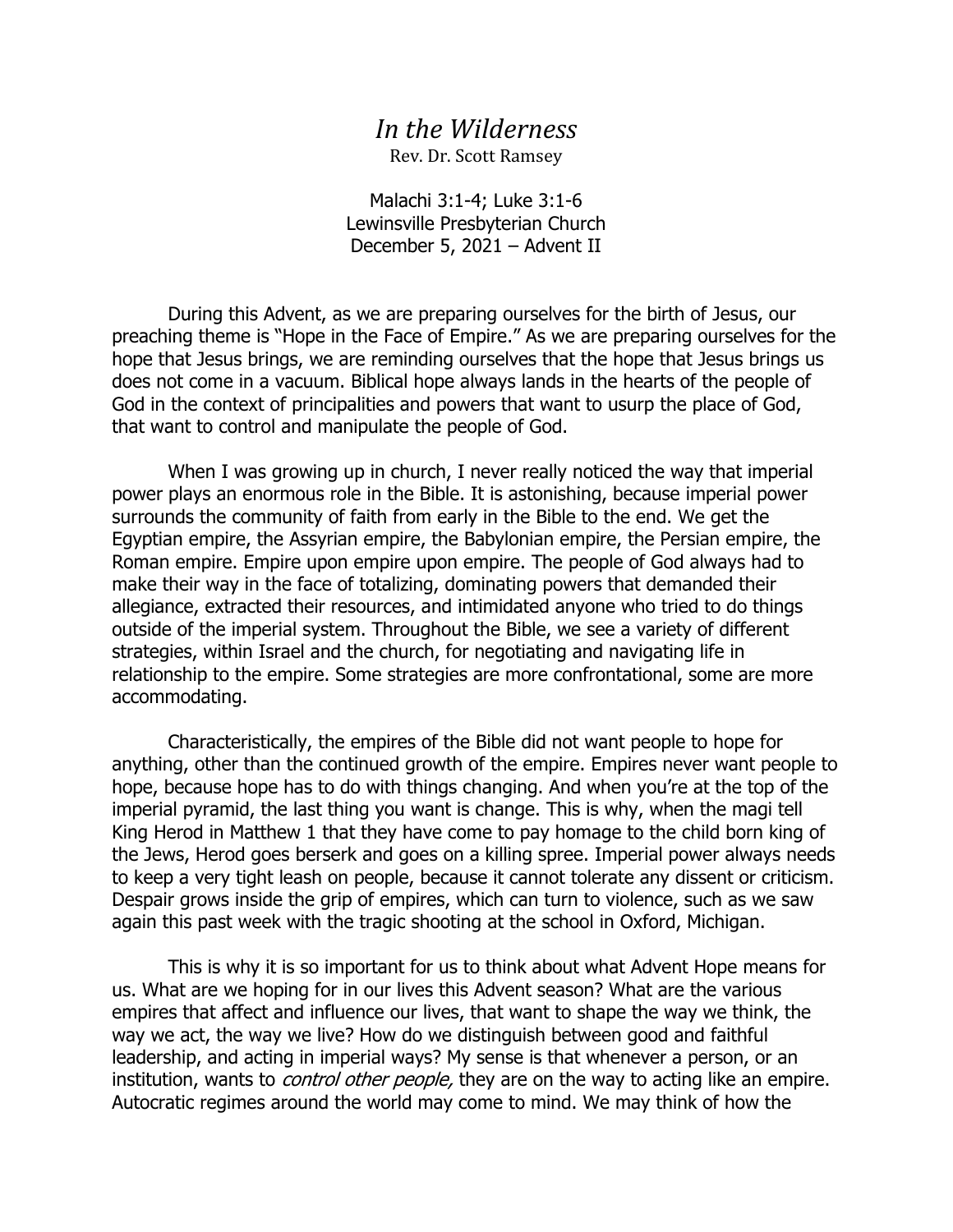consumer economy is a global empire that wants us to believe that the path to happiness is through being able to buy and accumulate more products, which can make us think that we never have enough. Universities and the media can become empires that want to tell people how and what to think. Churches and religious institutions can become empires that want to control people's lives – we see this in the pages of the New Testament. Families can embody characteristics of empires, especially when they want to control their family members or declare certain topics of conversation off-limits. What are the main empires that you experience in your life? Are there places in your life where you can feel tempted to try and exercise imperial-kind of control over others?

The spirit of imperial power can be found in many places.

And the spirit of God wants to emancipate people from the grip of empires. The spirit of God wants us to be free, wants to lead people towards neighborly compassion, lead people towards creative generosity. There are no *neighborhoods* for an empire; empires can only see tax districts and commercial zones. There is no free and generous creativity for an empire, because empires try to monetize creative works and turn them into commodities that can be bought and sold.

We can see this emancipatory trajectory in our gospel reading from Luke 3. This week and next, we get to spend time with John the Baptist. John is presented as the messenger of whom Malachi 3 speaks, sent to prepare the way for the Lord. You can tell from Luke 3 that the gospel writers were very aware of imperial politics, because they know all the players, all the names and the bureaucratic titles. Emperor Tiberius, Pontius Pilate the governor, Herod the ruler or the tetrarch of one region, Philip the tetrarch of another, and Lysanias the ruler of yet another. Then there were the religious elites, who oversaw their own religious empire, the high priests Annas and Caiaphas. There is a whole imperial structure, set up to maintain control over life in the region.

It is into that structured context that the word of God comes. Only it doesn't actually come into that structured context. Verse 2 tells us that the word of God came to John *in the wilderness*. The people in the imperial list of verses 1 and 2 assumed that they would receive all of the important communications. But they did not receive the word of God. The word of God came to John, who was in the wilderness.

The wilderness is a precious place in the Bible, and it needs to occupy a precious place in our own lives. The wilderness is a zone out beyond the reach of the empire. It's where you cannot receive a cell-phone signal, but you get a strong word of God signal. You cannot order delivery in the wilderness, but you receive exactly what you need from the Lord. Life is not cushy and comfortable in the wilderness, but you are never more alive than when you are there.

According to this text, if we want to prepare the way of the Lord, if we want to cultivate Advent hope that can imagine a quality of life beyond what the empire wants